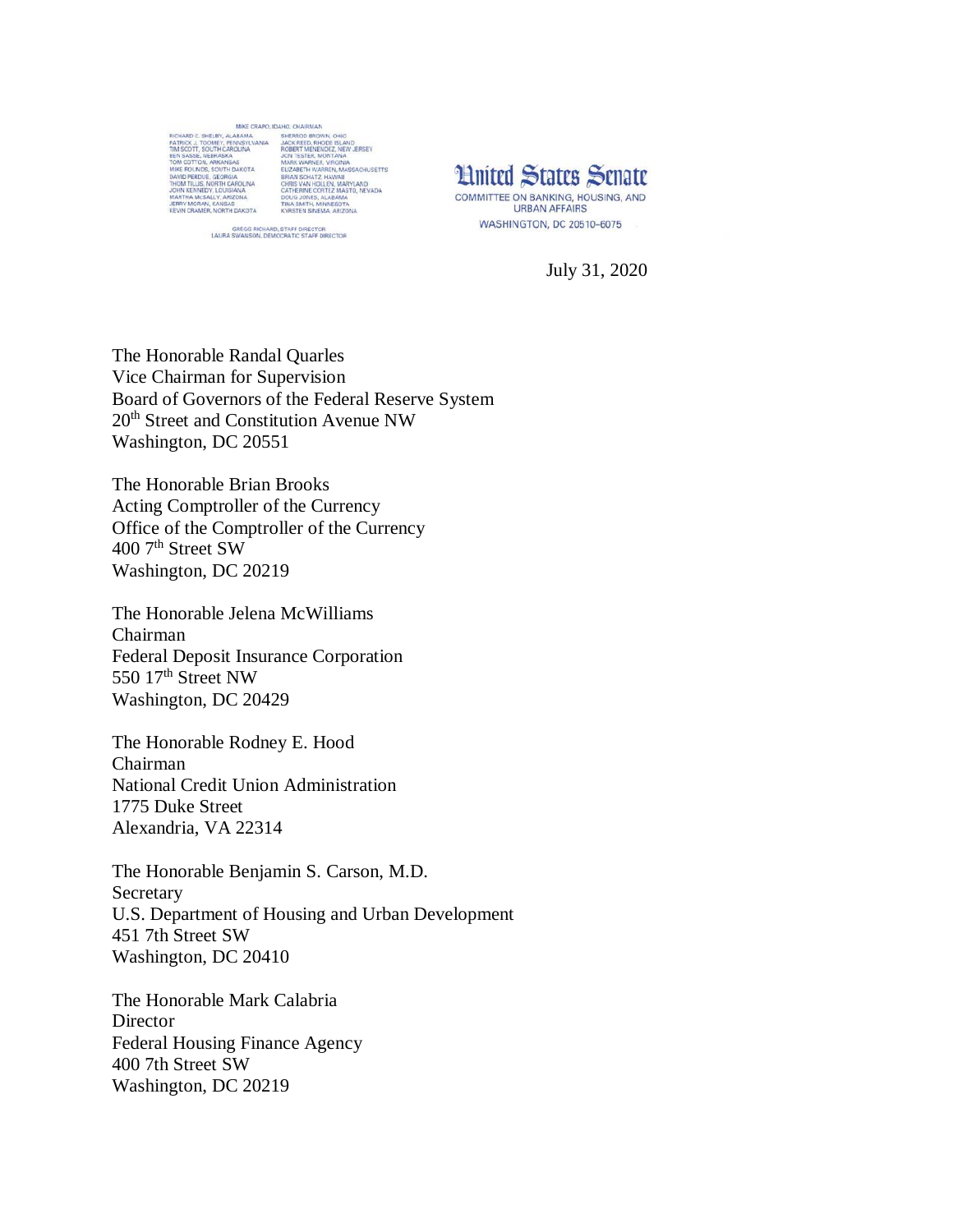Dear Vice Chairman Quarles, Acting Comptroller Brooks, Chairman McWilliams, Chairman Hood, Secretary Carson, and Director Calabria:

On March 27, 2020, the President signed into law the Coronavirus Aid, Relief, and Economic Security Act (CARES Act) in order to provide emergency assistance and support to individuals and businesses affected by the pandemic and economic downturn. Title IV of the CARES Act included several important provisions to provide temporary relief to financial institutions to stabilize markets and increase credit, lending, and liquidity in the marketplace that built on the ongoing efforts by federal financial regulators.

I applaud the vital actions taken by the federal financial regulators to provide liquidity to the marketplace and support lending to households and businesses since the beginning of the COVID-19 crisis and national emergency declaration. Although there are already early, encouraging signs that the U.S. economy is beginning to heal, federal financial regulators must remain diligent, and continue to provide relief in light of a pandemic and economic conditions that continue to evolve. The federal financial regulators should use their existing authority to extend relief provided under certain CARES Act provisions, including extending temporary relief for:

- The Community Bank Leverage Ratio to December 31, 2021;
- Troubled Debt Restructurings (TDRs) to January 1, 2022; and
- The Current Expect Credit Losses (CECL) methodology to January 1, 2023, while clarifying and minimizing unintended effects of mid-year adoption.

Although it is outside of the purview of the federal prudential regulators, it would also be prudent to extend relief related to TDRs and CECL to insurers and nonbanks that engaged in similar activities to banks and credit unions that are equally affected by these policies during this difficult time.

Additionally, many recognize the unique role that minority depository institutions (MDIs) play in promoting economic activity in the communities they serve, particularly in minority and lowand moderate-income (LMI) communities. The federal financial regulators have made meaningful efforts in recent years to promote MDIs. In light of the COVID-19 pandemic and its severe economic impact, it is even more important to consider what additional steps can be taken to further strengthen these institutions and promote their economic activity to facilitate credit, lending, and liquidity across the communities they serve, including through regulatory clarity, increasing capacity, and strengthening relationships with the federal government. Among the proposals offered by Members of Congress and stakeholders are:

- Codifying the Minority Bank Deposit Program;
- Strengthening partnerships between MDIs and Treasury, including through the establishment of deposit-related programs;
- Simplifying requirements for MDIs to raise capital; and
- Clarifying the regulatory treatment of troubled loans and capital requirements for Community Development Financial Institutions (CDFIs) and MDIs.